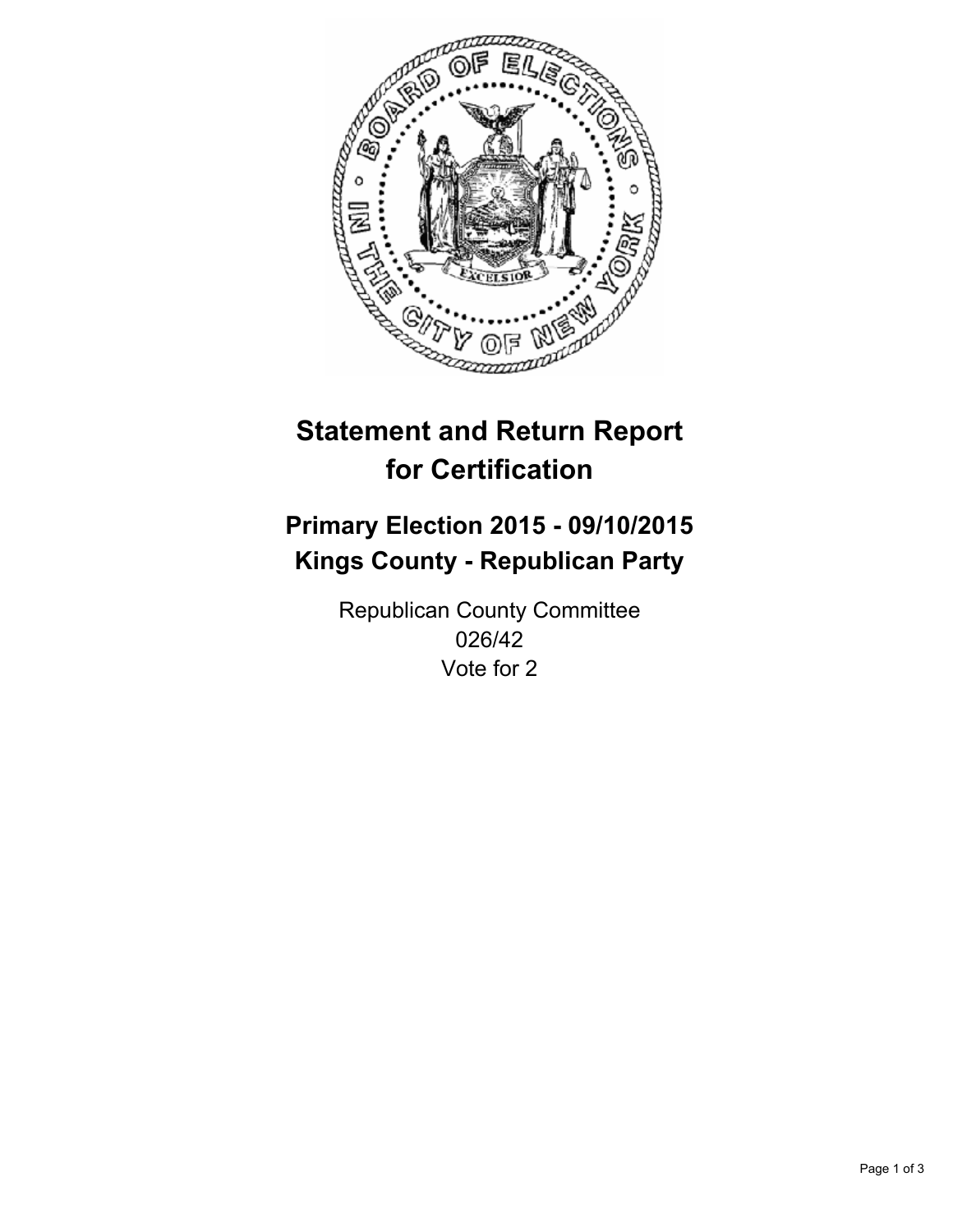

### **Assembly District 42**

| <b>PUBLIC COUNTER</b>                                    | 0        |
|----------------------------------------------------------|----------|
| ABSENTEE/MILITARY                                        | 0        |
| AFFIDAVIT                                                | 0        |
| <b>Total Ballots</b>                                     | 0        |
| Less - Inapplicable Federal/Special Presidential Ballots | 0        |
| <b>Total Applicable Ballots</b>                          | 0        |
| <b>JOANNE MARCELIN</b>                                   | $\Omega$ |
| <b>WANDA RODRIGUEZ</b>                                   | $\Omega$ |
| <b>MARGARITA GARAY</b>                                   | 0        |
| <b>SHARON ALEXIS</b>                                     | 0        |
| <b>Total Votes</b>                                       | 0        |